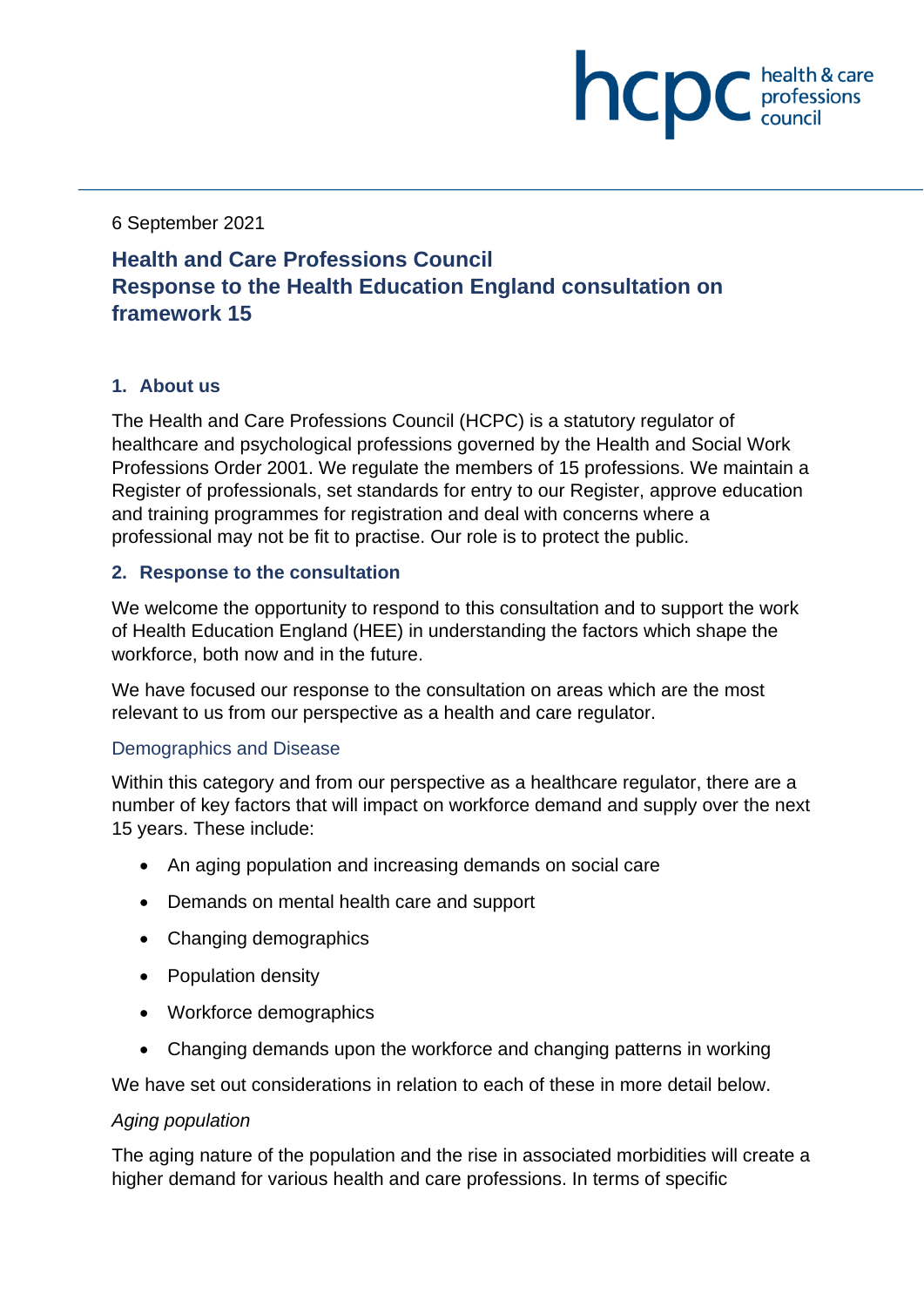professional groups, this may include those regulated by HCPC, such as chiropodists/podiatrists, occupational therapists, physiotherapist, paramedics, and hearing aid dispensers as well as other professions beyond HCPC regulation.

Improvements in life expectancy have not been mirrored in healthy life expectancy and disability free life expectancy. We see, for example, increasing numbers of patients with obesity, diabetes, dementia and mental health conditions, which rely on professionals such as dietitians, arts therapists, practitioner psychologists, prosthetists, orthotists and paramedics for their ongoing care and support. Whilst people are living longer, the amount of time spent in poor health or disabled is increasing and this presents changing pressures for the delivery of health and social care

## *Demands on mental health*

Demands on our mental health services has only increased during the Covid-19 pandemic. Many find it difficult to access the support and care that they need quickly or at all. Our Ambulance Trusts have seen an increasing demand on their services from those who are in need of mental health care and support, which impacts on their response times and increases the pressures on our paramedic professionals and their colleagues.

Our health care professionals have and continue to face significant challenges and pressures. We are seeing their needs for mental health care and support increase and they too have difficulty accessing the support and care they need. We think a priority is ensuring that our health professionals are sufficiently supported and have access to the mental health services they need, in order for them to remain well and continue to care for us.

# *Changing demographics*

The Covid-19 pandemic has shed more light on health inequalities across the UK, with disproportionate effects experienced by minority ethnic groups<sup>1</sup>. As populations become more ethnically diverse, the changing landscape will have implications for health and care and therefore for the workforce. For example:

- An increasing BAME population will pose different health challenges, e.g. there are higher rates of osteoporosis among South Asian communities.
- Different populations will have different requirements and preferences e.g. specific language and cultural requirements.
- The disproportionate impact from Covid-19 on people from socially isolated groups, such as traveller communities.

We emphasise the importance of ensuring that access to health care is inclusive and reaches socially isolated groups in our new standards of proficiency for all 15 of our professions. This enhanced approach to equality and diversity in the standards,

<sup>1</sup> [COVID-19 and disparities affecting ethnic minorities -](https://www.thelancet.com/journals/lancet/article/PIIS0140-6736(21)00949-1/fulltext) The Lancet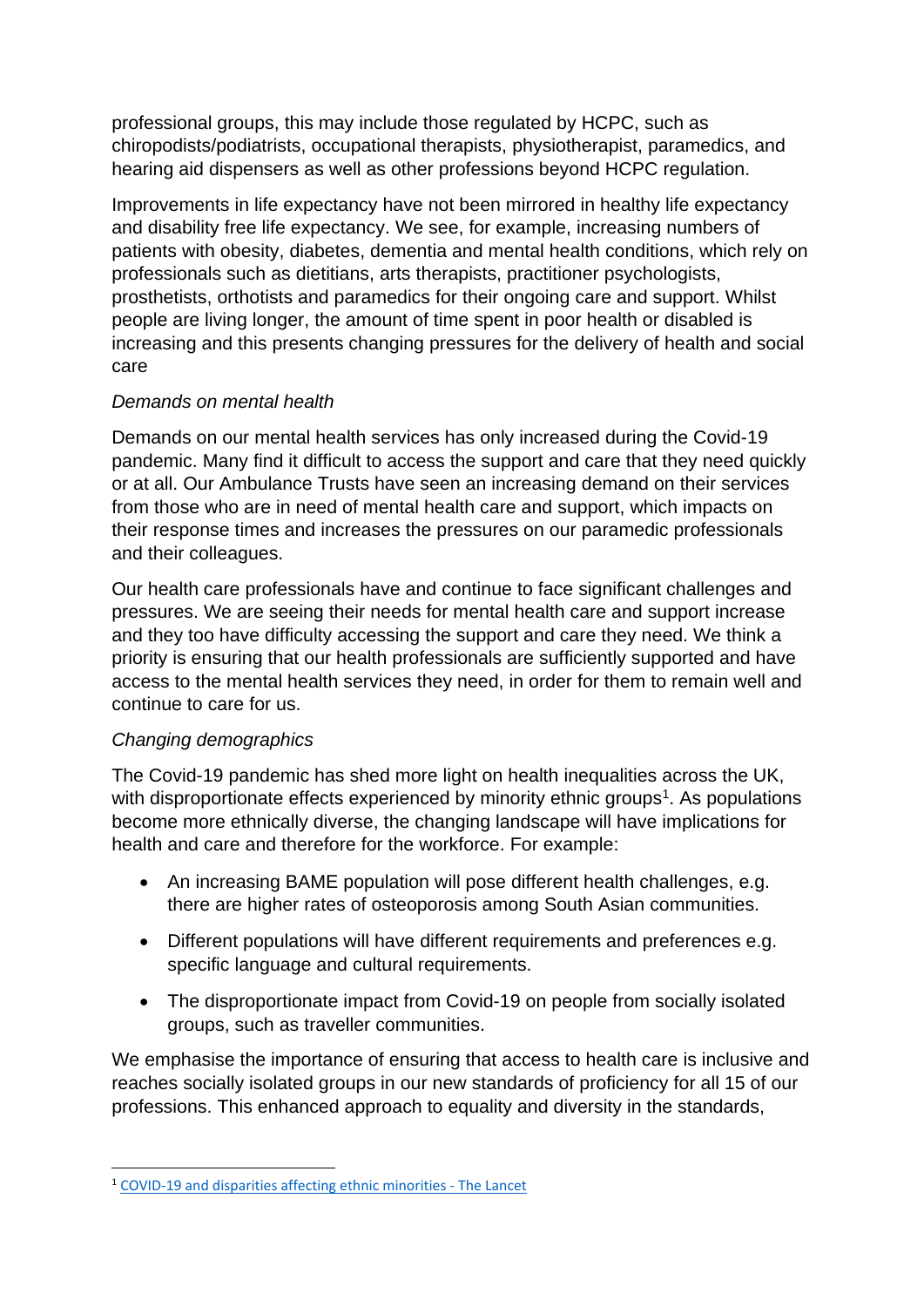better prepare the professions for working with increasingly diverse service user and patient groups.

## *Population density*

The increase in population density will lead to a demand in services in certain areas to respond to the needs of those who live there. Density may also influence how fast medical issues spread (for example, this was seen during the pandemic where covid spread at a faster rate in more densely populated areas).

## *Workforce demographics*

As the regulator of 15 different professions, we can continue to support HEE through the sharing of knowledge and insights from our data, the registration of professionals, whether that be through international recruitment campaigns or UK educated professionals, to support demand, and sharing our understanding of the challenges faced by our professions

We recently undertook a survey (EDI survey) of our registrants in order to carry out statistical analysis of data relating to protected characteristics and additional socioeconomic indicators. 18% of registrants responded to the survey.

Our EDI survey has shown that some professions, such as podiatrists, have an increasing workforce median age (48 years). This supports HEE's findings that the number of applicants to podiatry pre-registration programmes have dropped, thus presenting a potential workforce demand risk. Given the ageing population, we can anticipate more demand on the podiatric profession to prevent and maintain the foot health of this population, and also the increasing rate of diabetic patients relating to the challenges around obesity that we now see. Podiatric medicine is not worldwide and so relying on international recruitment to resource this need may not be the solution.

Student recruitment for these professions and making them more attractive to a younger workforce is as important as retention of existing staff. Opportunities for transition to retirement, or some form of staggered/bridge retirement may also become important to consider, as would the need to ensure support for an aging workforce.

Brexit may have led to significant barriers for certain professions in joining the workforce from overseas, which could present possible issues for staffing in the future and recruiting enough people. Implementation of the UK's new points-based immigration could impact on the ability for certain professions to enter and work in the UK due to salary level thresholds.

The removal of our European Mutual Recognition (EMR) route to registration will have an impact, as it means EU applicants now have to go through our international registration route. This requires them to submit proof of English language, unless English is their first language, and removes compensation measures which we could offer under EMR if an application fell short of our standards. We continue to monitor application numbers from across the world to ensure that our international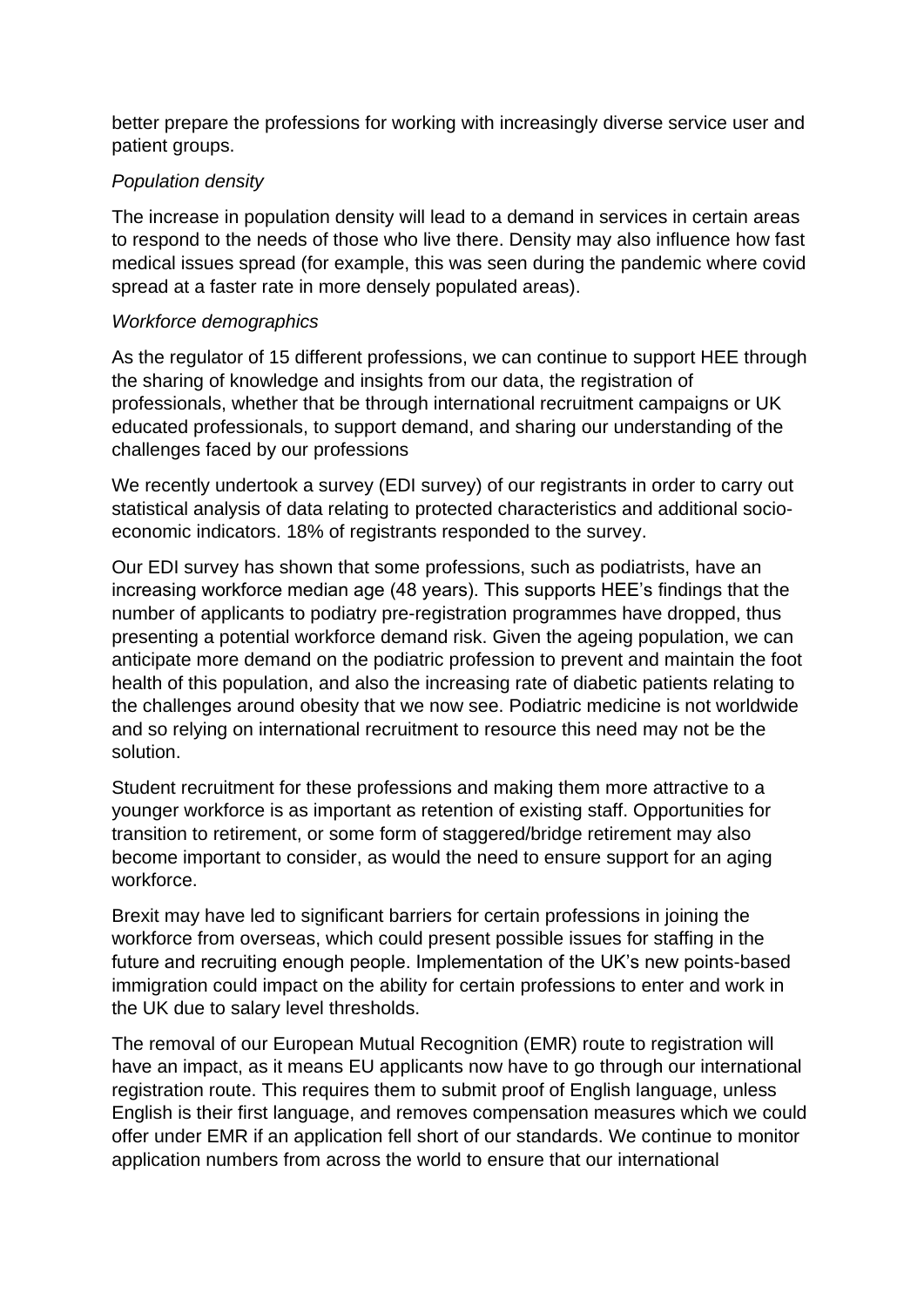application process is accessible for all, and would be supportive of working more closely with HEE to support the UK workforce.

Whilst we have not seen any significant impact on our international registration numbers through the Covid-19 pandemic, we know that other healthcare regulators have seen an impact and reducing numbers. Future travel restrictions, or as migrant workers reconsider their work choices and may return home to be closer to family could have a future impact.

## *Changing demands upon the workforce and changing patterns in working*

Our EDI survey identified fairly high rates of registrants with caring responsibilities (33% of scientists; 42% of practitioner psychologists; 36% of AHPs). Increasingly, professionals are becoming 'sandwich carers' – caring for older parents and younger children simultaneously. Care giving is often delivered by women and our Register shows us that, within the professions we regulate, 76% identify as female. We may, therefore, see increasing caring demands on the AHP, scientific and psychological workforce.

The Covid-19 pandemic has placed significant pressures on our professionals. There has been a huge negative impact on their health and wellbeing. We are already seeing the impacts of this and know that it will continue to have an impact for years to come. At HCPC, we have increased our focus on supporting our registrants with the development of our professional liaison service and the development and delivery of our Registrant Health and Wellbeing Strategy. The health of the workforce and in particular their mental health will be an important factor in the assessing the sustainability of the workforce and it will be increasingly important that health and care professionals are adequately supported and have quick access to mental health support. Poor mental health, burnout and suicide are already a significant issue for our paramedic profession, although they are not alone with these challenges.

## Public, People who need care and support, Patient and Carer Expectations

Regulation plays a vital role in supporting the workforce and ensuring that our professionals maintain their skills, knowledge and experience. It is key to ensuring the quality and safety of health and care - one of the drivers listed in the consultation.

We welcome the government's proposals to modernise our legislative framework to enhance flexibility, accountability, transparency and consistency across the regulators. This will make us more responsive and able to adapt more quickly to the changing needs of the health and care workforce, patients and the public. It will also facilitate a more proportionate and preventative approach to regulation, which is in line with the priorities set out in our Corporate Strategy 2021-2026.

Regulatory reform provides greater opportunities to facilitate collaboration between regulators, including the sharing of insights, intelligence and good practice and identifying the challenges the health care system faces and supporting those who deliver our health and care

## Staff and Student/Trainee Expectations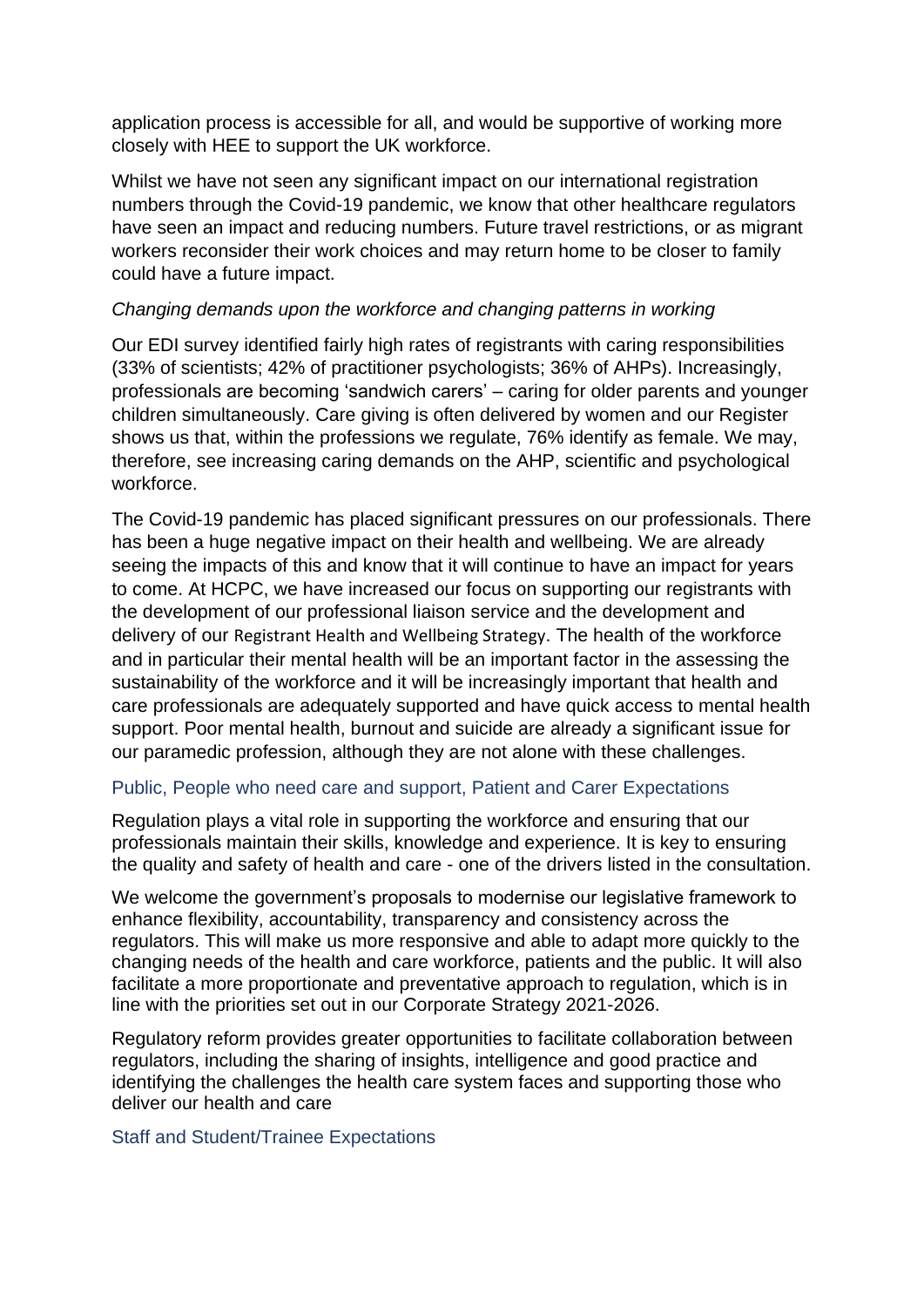In light of the ongoing COVID-19 pandemic, we continue to reflect and explore the various ways education and training can be delivered for our professions in the future. As part of this, we have explored some of the innovative solutions to the challenges facing healthcare education, which are currently being used in the sector.

One key area of interest is the increasing use of simulation in supporting practice based learning. Simulation is currently used within professional training programmes to prepare learners to enter practice-based settings and to support the observation and assessment of practical skills in a controlled environment. More recently, simulation has been used more and more widely with a view to explore to what extent it could function interchangeably alongside the more traditional 'placement' learning experience.

Our expectations in terms of education standards remain the same: education providers must ensure the practice experience in simulation is suitable to support the achievement of programme learning outcomes.

Technology-enabled care services (TECs) based placements are being implemented across many healthcare services as a result of restrictions placed on traditional care pathways by COVID-19. The importance of this aspect of practice is reflected in our [proposed changes to the standards of proficiency,](https://www.hcpc-uk.org/news-and-events/consultations/2020/consultation-on-the-standards-of-proficiency/) which include a requirement for all registrants to be able to keep up to date with digital skills and new technologies.

We are planning to commission new research into preparedness for practice later this year. This will respond to anecdotal evidence that suggests newly qualified HCPC registrants are not as well prepared for practice as they should be. This relates not just to clinical knowledge and skills, but conduct and behaviour. The research will explore whether there are any areas of practice newly qualified HCPC registrants require further support in, to inform the development of future resources and engagement. We will be able to share this results of this research with HEE.

#### Science, digital, data and technology

One of the primary aims of our Corporate Strategy is to use learning from data and research in order to proactively reduce patient harm and improve our regulatory activity; this is an important part of our move towards a preventative approach to regulation. We also want our data to support the wider healthcare system including by building our capability to share appropriate data to support wider system risk management.

We look forward to working with HEE and others so that our data can be used in support of workforce planning and development.

#### Service Models and Pandemic Recovery

Our AHP professionals are increasingly recognised across the health sector as a collective. They are involved in tackling some of the most significant challenges to modern healthcare, such as obesity and diabetes, with a particular focus on prevention. Our scientific professionals have been crucial in the fight against Covid-19. They are therefore crucial in relation to the future demands of the healthcare system and the NHS Long Term Plan. Many have a critical role to play in complex conditions and are part of multi-disciplinary teams, including treating patients with long Covid and supporting those who mental health and deteriorated. Our operating